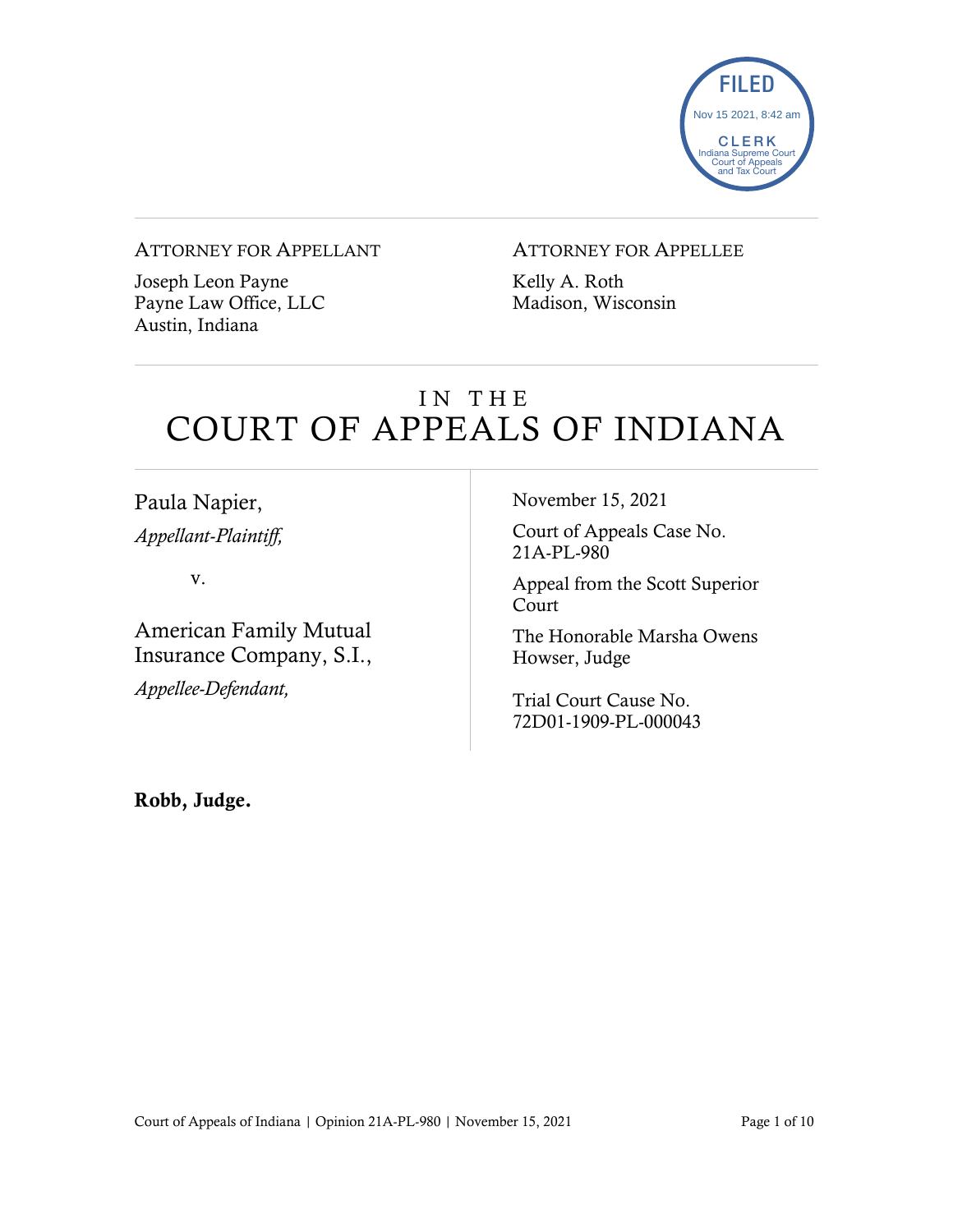### Case Summary and Issue

[1] This appeal involves a claim for uninsured motorist benefits by Paula Napier against her auto insurer, American Family Mutual Insurance Company, S.I. ("American"). The trial court granted American's motion for summary judgment which asserted Napier's claim was barred by the two-year tort statute of limitations. Napier raises one issue for our review, which we restate as whether the trial court erred by granting American's motion for summary judgment. Concluding there is no genuine issue of material fact and American is entitled to judgment as a matter of law, we affirm.

### Facts and Procedural History

[2] On August 8, 2014, and January 20, 2015, Napier was involved in car accidents with unnamed operators of uninsured vehicles. At the time of the accidents, Napier had auto insurance through American. Napier's policy included the following uninsured motorist coverage:

> 2. Uninsured Motorist - Bodily Injury and Property Damage Coverage

Under this coverage we will pay compensatory damages an insured person is legally entitled to recover from the owner or operator of an uninsured motor vehicle because of:

a. Bodily injury to an insured person; and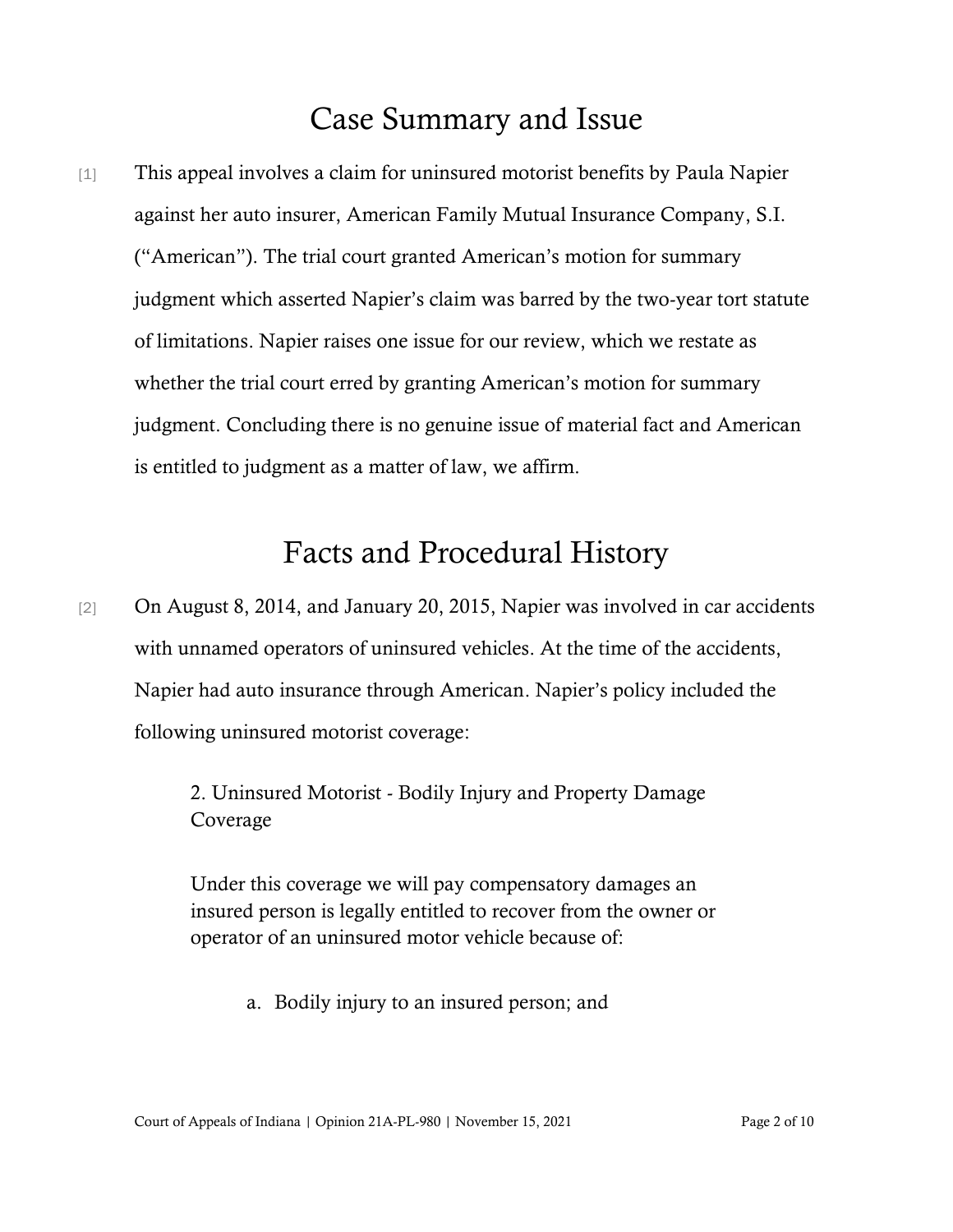b. Property damage. But, we will only pay for property damage if the name and address of the owner or operator of the uninsured motor vehicle is provided to us.

The bodily injury or property damage must be caused by accident and arise out of the use of the uninsured motor vehicle.

If any suit is brought by you to determine liability or damages, the owner or operator of the uninsured motor vehicle must be made a defendant and you must notify us of the suit. Without our written consent we are not bound by any resulting judgment.

Appellant's Appendix, Volume 2 at 17.

[3] On September 17, 2019, Napier filed a complaint against American to recover uninsured motorist benefits. American filed a motion for summary judgment claiming Napier's "suit [is] barred by the tort statute of limitations outlined in Part VI-General Provision, Paragraph 4 [the "Provision"] of the policy[.]" *Id.* at 32. The Provision states:

> 4. *Suit Against Us.* We may not be sued unless all the terms of this policy are complied with. We may not be sued under the Liability coverage until the insured's obligation to pay is finally determined at the trial and appeal, if any, or by written agreement of the insured, the claimant and us. We may not be sued under the Uninsured Motorist coverage on any claim that is barred by the tort statute of limitations.

*Id.* at 19. American argued that the applicable tort statute of limitations was the two-year limitation found in Indiana Code section 34-11-2-4(a).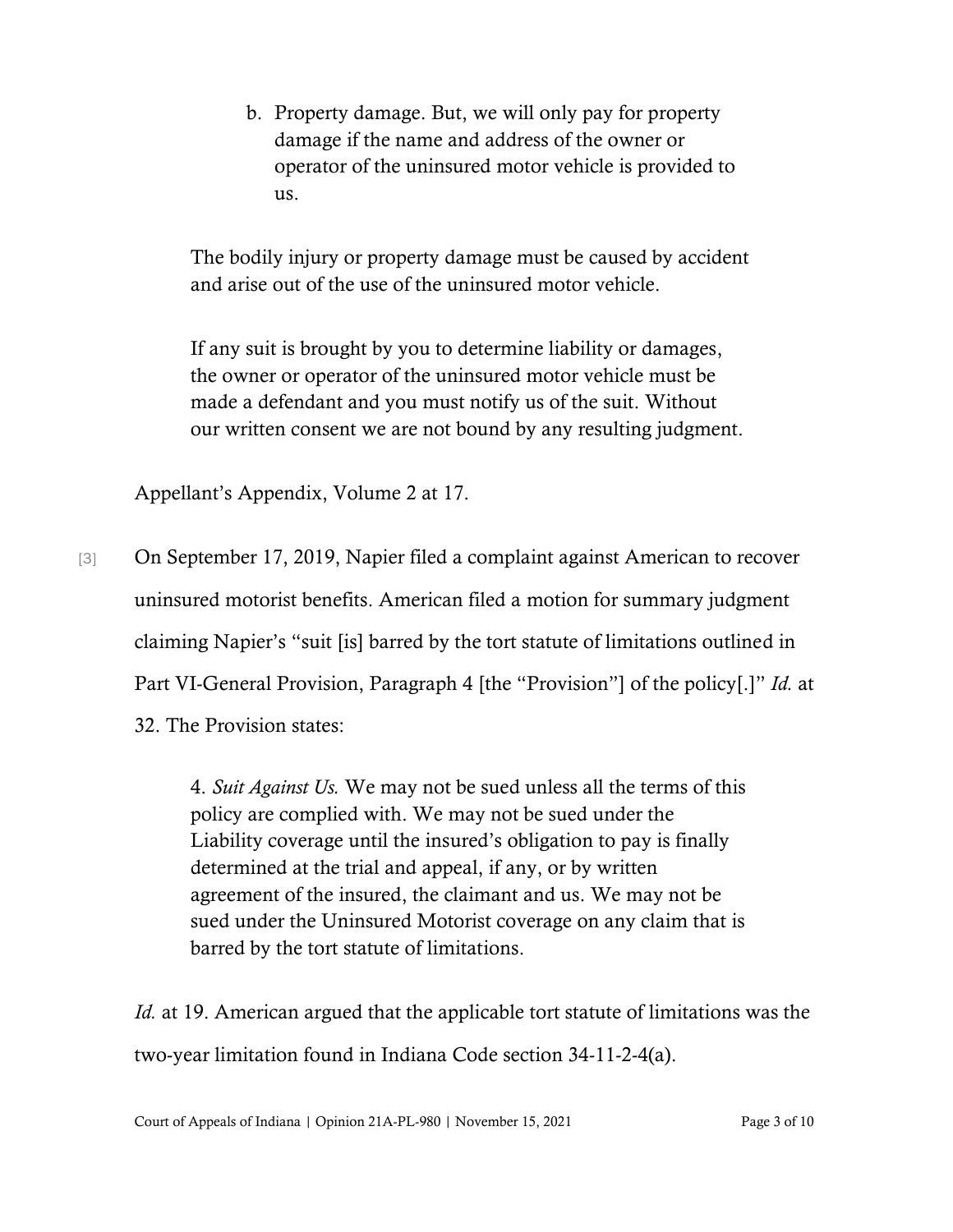[4] Subsequently, Napier filed a cross motion for summary judgment alleging she was entitled to judgment as a matter of law in her favor "upon the issue of whether the claims herein are barred by any contractual limitation upon the time of filing of the suit." *Id.* at 108. Napier argued the applicable statute of limitations was either the six-year limitation found in Indiana Code section 34- 11-2-9 or the ten-year limitation found in Indiana Code section 34-11-2-11. On April 22, 2021, the trial court issued an order granting American's motion for summary judgment. Napier now appeals.

## Discussion and Decision

#### I. Standard of Review

[5] When reviewing the grant or denial of summary judgment, we apply the same test as the trial court: summary judgment is appropriate only if the designated evidence shows there is no genuine issue of material fact, and the moving party is entitled to judgment as a matter of law. Ind. Trial Rule 56(C); *Rose v. Martin's Super Markets L.L.C.*, 120 N.E.3d 234, 238 (Ind. Ct. App. 2019), *trans. denied.* The fact that the parties have filed cross motions for summary judgment does not alter our standard of review, as we consider each motion independently to determine whether the moving party is entitled to judgment as a matter of law. *Berkshire [Hathaway](https://1.next.westlaw.com/Link/Document/FullText?findType=Y&serNum=2045771356&pubNum=0007902&originatingDoc=I0d711e303b8f11e98335c7ebe72735f9&refType=RP&fi=co_pp_sp_7902_633&originationContext=document&transitionType=DocumentItem&ppcid=6a70779ab07a485c8b80dfdfd5bb8067&contextData=(sc.Search)#co_pp_sp_7902_633) Homestate Ins. Co. v. Basham*, 113 N.E.3d 630, 633 (Ind[.](https://1.next.westlaw.com/Link/Document/FullText?findType=Y&serNum=2045771356&pubNum=0007902&originatingDoc=I0d711e303b8f11e98335c7ebe72735f9&refType=RP&fi=co_pp_sp_7902_633&originationContext=document&transitionType=DocumentItem&ppcid=6a70779ab07a485c8b80dfdfd5bb8067&contextData=(sc.Search)#co_pp_sp_7902_633) Ct. App. [2018\),](https://1.next.westlaw.com/Link/Document/FullText?findType=Y&serNum=2045771356&pubNum=0007902&originatingDoc=I0d711e303b8f11e98335c7ebe72735f9&refType=RP&fi=co_pp_sp_7902_633&originationContext=document&transitionType=DocumentItem&ppcid=6a70779ab07a485c8b80dfdfd5bb8067&contextData=(sc.Search)#co_pp_sp_7902_633) *trans. denied*. A grant of summary judgment will be affirmed if it is sustainable upon any theory supported by the designated evidence. *[Miller](https://1.next.westlaw.com/Link/Document/FullText?findType=Y&serNum=2036579743&pubNum=0007902&originatingDoc=I0d711e303b8f11e98335c7ebe72735f9&refType=RP&fi=co_pp_sp_7902_456&originationContext=document&transitionType=DocumentItem&ppcid=6a70779ab07a485c8b80dfdfd5bb8067&contextData=(sc.Search)#co_pp_sp_7902_456) v. Danz*, 36 [N.E.3d](https://1.next.westlaw.com/Link/Document/FullText?findType=Y&serNum=2036579743&pubNum=0007902&originatingDoc=I0d711e303b8f11e98335c7ebe72735f9&refType=RP&fi=co_pp_sp_7902_456&originationContext=document&transitionType=DocumentItem&ppcid=6a70779ab07a485c8b80dfdfd5bb8067&contextData=(sc.Search)#co_pp_sp_7902_456) 455, 456 (Ind. 2015). A case such as this one, involving the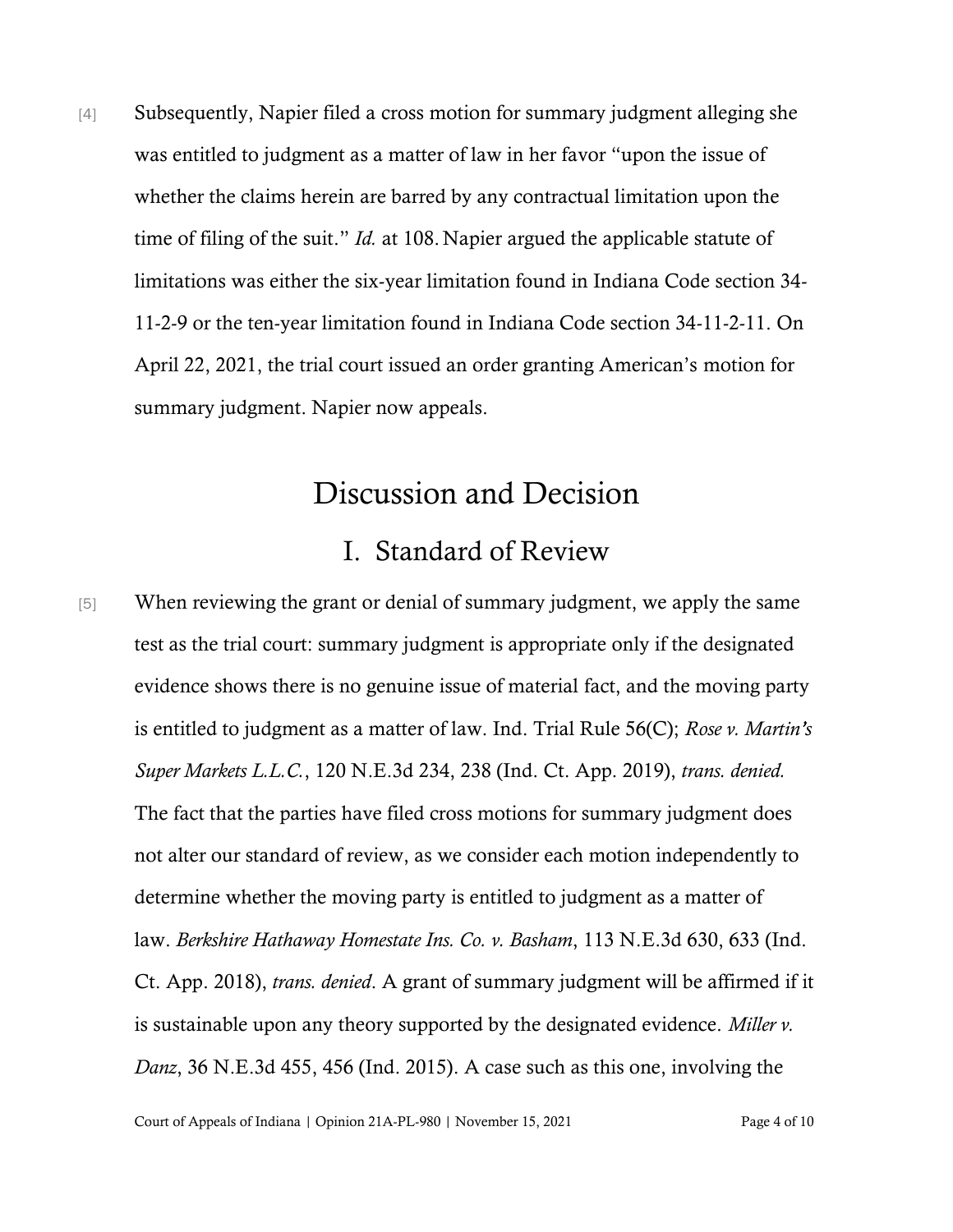interpretation of an insurance contract, is particularly appropriate for summary judgment because the interpretation of a contract is a question of law. *[Burkett](https://1.next.westlaw.com/Link/Document/FullText?findType=Y&serNum=2000590870&pubNum=0000578&originatingDoc=If9ed593f60d511e5b4bafa136b480ad2&refType=RP&fi=co_pp_sp_578_452&originationContext=document&transitionType=DocumentItem&ppcid=f885890671d342ec8b5fa100ce8cb4ed&contextData=(sc.Search)#co_pp_sp_578_452) v. Am. Fam. Ins. Grp.,* 737 [N.E.2d](https://1.next.westlaw.com/Link/Document/FullText?findType=Y&serNum=2000590870&pubNum=0000578&originatingDoc=If9ed593f60d511e5b4bafa136b480ad2&refType=RP&fi=co_pp_sp_578_452&originationContext=document&transitionType=DocumentItem&ppcid=f885890671d342ec8b5fa100ce8cb4ed&contextData=(sc.Search)#co_pp_sp_578_452) 447, 452 (Ind. Ct. App. 2000).

#### II. Uninsured Motorist Coverage Limitation

- [6] Napier argues that the trial court "erred in its application of the law to the terms of [her] insurance contract" with American. Appellant's Brief at 9. Insurance contracts are subject to the same rules of construction as other contracts. *Burkett,* 737 N.E.2d at 452. When interpreting a contract, the court's objective is to ascertain and enforce the intent of the contracting parties. *Id.* If the language is clear and unambiguous, it will be given its plain and ordinary meaning. *Id.*
- [7] We construe the insurance policy as a whole and consider all of the provisions of the contract and not just the individual words, phrases or paragraphs." *Buckeye State Mut. Ins. Co. v. [Carfield,](https://1.next.westlaw.com/Link/Document/FullText?findType=Y&serNum=2019979643&pubNum=578&originatingDoc=Ie1ccc3ddcef411e0be8fdb5fa26a1033&refType=RP&fi=co_pp_sp_578_318&originationContext=document&transitionType=DocumentItem&ppcid=86cefe3aa27e4157ba5112508067806d&contextData=(sc.Search)#co_pp_sp_578_318)* 914 N.E.2d 315, 318 (Ind. Ct. App. [2009\)](https://1.next.westlaw.com/Link/Document/FullText?findType=Y&serNum=2019979643&pubNum=578&originatingDoc=Ie1ccc3ddcef411e0be8fdb5fa26a1033&refType=RP&fi=co_pp_sp_578_318&originationContext=document&transitionType=DocumentItem&ppcid=86cefe3aa27e4157ba5112508067806d&contextData=(sc.Search)#co_pp_sp_578_318) (internal citation omitted), *trans. denied; see also Askren Hub States Pest Control Servs., Inc. v. Zurich Ins. Co.*, 721 N.E.2d 270, 275 (Ind. Ct. App. 1999) (stating that an insurance contract "should be construed to further its basic purpose of indemnity.").
- [8] The duty of an insurer to pay damages arises out of its contract with its insured. *Am. States Ins. Co. v. [Williams,](https://1.next.westlaw.com/Link/Document/FullText?findType=Y&serNum=1972113767&pubNum=578&originatingDoc=Ia1fc7355d34911d98ac8f235252e36df&refType=RP&fi=co_pp_sp_578_301&originationContext=document&transitionType=DocumentItem&ppcid=795f529162924b8ab93bc18fa558d10e&contextData=(sc.CustomDigest)#co_pp_sp_578_301)* 151 Ind. App. 99, 106, 278 N.E.2d 295[,](https://1.next.westlaw.com/Link/Document/FullText?findType=Y&serNum=1972113767&pubNum=578&originatingDoc=Ia1fc7355d34911d98ac8f235252e36df&refType=RP&fi=co_pp_sp_578_301&originationContext=document&transitionType=DocumentItem&ppcid=795f529162924b8ab93bc18fa558d10e&contextData=(sc.CustomDigest)#co_pp_sp_578_301) 300 [\(1972\).](https://1.next.westlaw.com/Link/Document/FullText?findType=Y&serNum=1972113767&pubNum=578&originatingDoc=Ia1fc7355d34911d98ac8f235252e36df&refType=RP&fi=co_pp_sp_578_301&originationContext=document&transitionType=DocumentItem&ppcid=795f529162924b8ab93bc18fa558d10e&contextData=(sc.CustomDigest)#co_pp_sp_578_301) Thus, we have previously held that in the absence of a contractual provision adopting a different period of limitation, the ten-year statute of limitations regarding contracts controls. *See Lumpkins v. Grange Mut. Cos.*, 553

Court of Appeals of Indiana | Opinion 21A-PL-980 | November 15, 2021 Page 5 of 10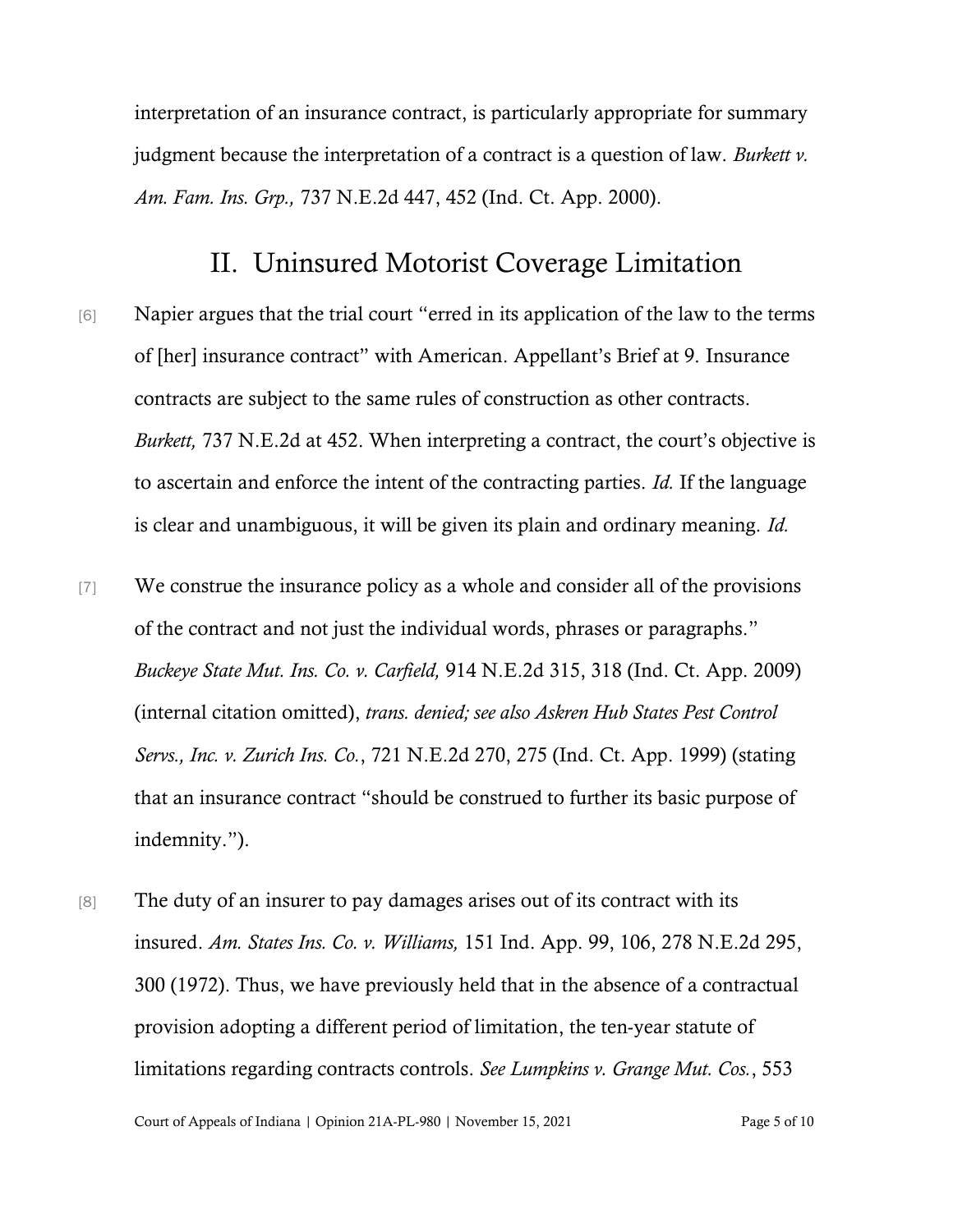N.E.2d 871, 872 (Ind. Ct. App. 1990). However, "insurers have the right to limit their coverage of risks and, therefore, their liability by imposing exceptions, conditions, and exclusions." *Sheehan Constr. Co., Inc. v. Cont'l Cas. Co.*, 935 N.E.2d 160, 169 (Ind. 2010). Such limitations are enforceable only if clearly expressed. *[Delaplane](https://1.next.westlaw.com/Link/Document/FullText?findType=Y&serNum=1994135222&pubNum=0000578&originatingDoc=If0da72e2d39b11d9a489ee624f1f6e1a&refType=RP&fi=co_pp_sp_578_171&originationContext=document&transitionType=DocumentItem&ppcid=068c84670f8e4774a97cc19f4f906be5&contextData=(sc.DocLink)#co_pp_sp_578_171) v. Francis,* 636 N.E.2d 169, 171 (Ind. Ct. App[.](https://1.next.westlaw.com/Link/Document/FullText?findType=Y&serNum=1994135222&pubNum=0000578&originatingDoc=If0da72e2d39b11d9a489ee624f1f6e1a&refType=RP&fi=co_pp_sp_578_171&originationContext=document&transitionType=DocumentItem&ppcid=068c84670f8e4774a97cc19f4f906be5&contextData=(sc.DocLink)#co_pp_sp_578_171) [1994\),](https://1.next.westlaw.com/Link/Document/FullText?findType=Y&serNum=1994135222&pubNum=0000578&originatingDoc=If0da72e2d39b11d9a489ee624f1f6e1a&refType=RP&fi=co_pp_sp_578_171&originationContext=document&transitionType=DocumentItem&ppcid=068c84670f8e4774a97cc19f4f906be5&contextData=(sc.DocLink)#co_pp_sp_578_171) *trans. denied*.

[9] The Provision at issue limits Napier's uninsured coverage by stating the following:

> We may not be sued under the Uninsured Motorist coverage on any claim that is barred by the *tort* statute of limitations.

Appellant's App., Vol. 2 at 19 (emphasis added).

[10] First, Napier contends the Provision "does not clearly and unambiguously set forth a different limitation for filing of suit[.]" Appellant's Br. at 12. Ambiguous terms in an insurance policy are to be construed against the insurer. *Am. [States](https://1.next.westlaw.com/Link/Document/FullText?findType=Y&serNum=1996078755&pubNum=0000578&originatingDoc=I62b5ed81d39811d99439b076ef9ec4de&refType=RP&fi=co_pp_sp_578_947&originationContext=document&transitionType=DocumentItem&ppcid=15e46a375d6b4a43a63af575a3c16a52&contextData=(sc.Search)#co_pp_sp_578_947) Ins. Co. v. Kiger,* 662 [N.E.2d](https://1.next.westlaw.com/Link/Document/FullText?findType=Y&serNum=1996078755&pubNum=0000578&originatingDoc=I62b5ed81d39811d99439b076ef9ec4de&refType=RP&fi=co_pp_sp_578_947&originationContext=document&transitionType=DocumentItem&ppcid=15e46a375d6b4a43a63af575a3c16a52&contextData=(sc.Search)#co_pp_sp_578_947) 945, 947 (Ind. 1996). An insurance policy is ambiguous if a provision is susceptible to more than one interpretation and reasonable persons would differ as to its meaning. *Adkins v. [Vigilant](https://1.next.westlaw.com/Link/Document/FullText?findType=Y&serNum=2022054940&pubNum=0000578&originatingDoc=I079d3940137011e98f4d8d23fc0d7c2b&refType=RP&fi=co_pp_sp_578_389&originationContext=document&transitionType=DocumentItem&ppcid=74d4191ead3c4208a66e979765026159&contextData=(sc.Search)#co_pp_sp_578_389) Ins. Co.*, 92[7](https://1.next.westlaw.com/Link/Document/FullText?findType=Y&serNum=2022054940&pubNum=0000578&originatingDoc=I079d3940137011e98f4d8d23fc0d7c2b&refType=RP&fi=co_pp_sp_578_389&originationContext=document&transitionType=DocumentItem&ppcid=74d4191ead3c4208a66e979765026159&contextData=(sc.Search)#co_pp_sp_578_389) [N.E.2d](https://1.next.westlaw.com/Link/Document/FullText?findType=Y&serNum=2022054940&pubNum=0000578&originatingDoc=I079d3940137011e98f4d8d23fc0d7c2b&refType=RP&fi=co_pp_sp_578_389&originationContext=document&transitionType=DocumentItem&ppcid=74d4191ead3c4208a66e979765026159&contextData=(sc.Search)#co_pp_sp_578_389) 385, 389 (Ind. Ct. App. 2010), *trans. denied*. However, an ambiguity does not exist merely because the parties favor different interpretations. *Id.* The power to interpret insurance contracts "does not extend to changing their terms, and we will not give insurance policies an unreasonable construction to provide added coverage." *Id.* In other words, we may not extend coverage beyond that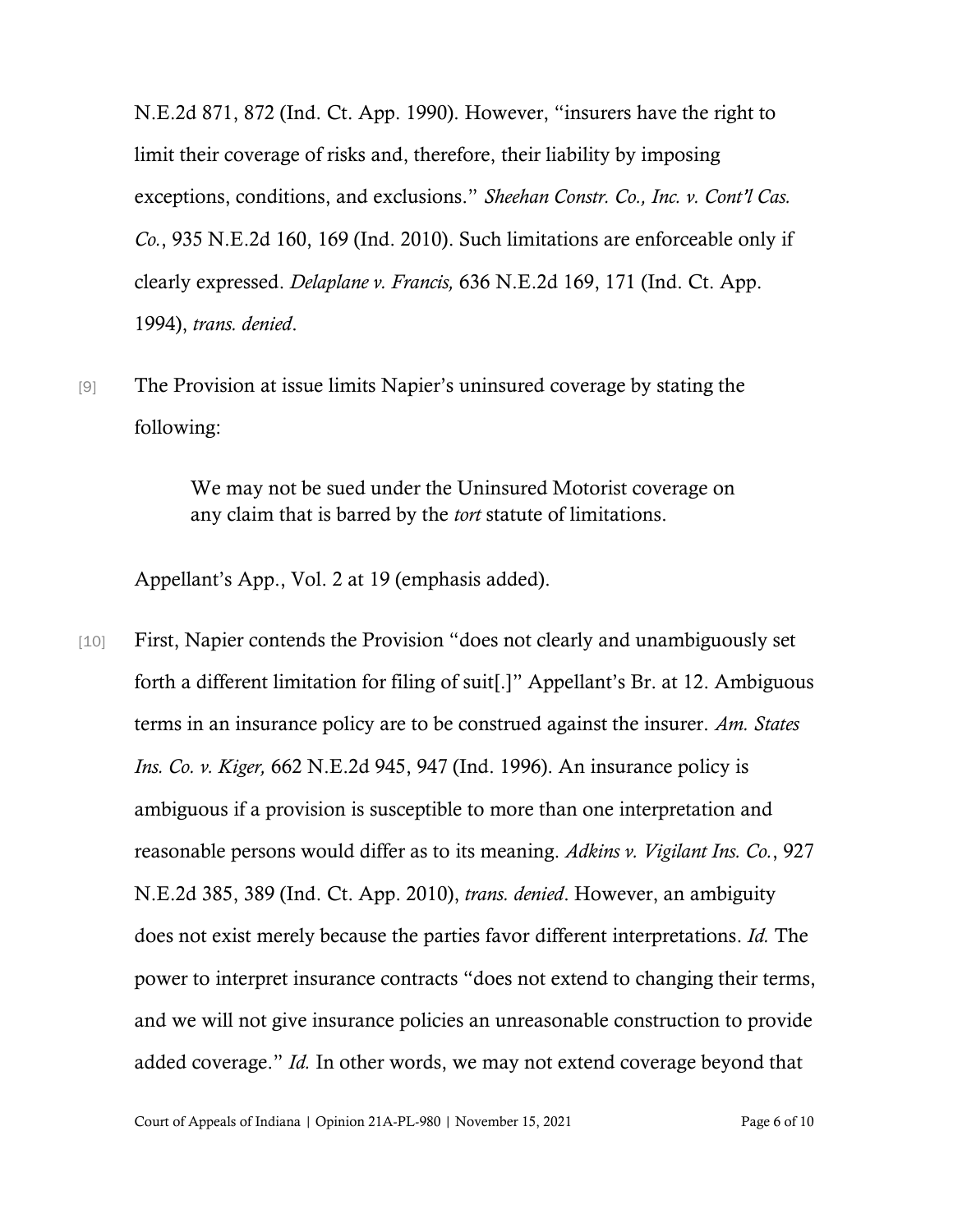provided by the unambiguous language of the contract. *Sheehan Constr. Co., Inc.*, 935 N.E.2d at 169.

- [11] Napier contends that the phrase "tort statute of limitations" in the Provision is ambiguous and could reference many different statutes of limitation involving torts.<sup>1</sup> Appellant's Br. at 13. However, the Provision is specifically applicable to "the Uninsured Motorist coverage[.]" Appellant's App., Vol. 2 at 19. And Napier's uninsured motorist coverage only includes bodily injury and property damage, and only when Napier is "legally entitled to recover from the owner or operator of an uninsured motor vehicle[.]" *Id.* at 17. Therefore, the statute of limitations applicable to a case against the uninsured drivers for Napier's damages from bodily injury or property damage is the "tort statute of limitation" applicable to a suit against American for uninsured coverage. *Id.* at 19.
- [12] Pursuant to Indiana Code section 34-11-2-4(a), an action for:
	- (1) injury to person or character;
	- (2) injury to personal property; or
	- (3) a forfeiture of penalty given by statute;

 $<sup>1</sup>$  As an example, Napier cites Indiana Code section 34-11-2-7, which provides a statute of limitation of six</sup> years for various claims including an action for relief against frauds. *See* Appellant's Br. at 13.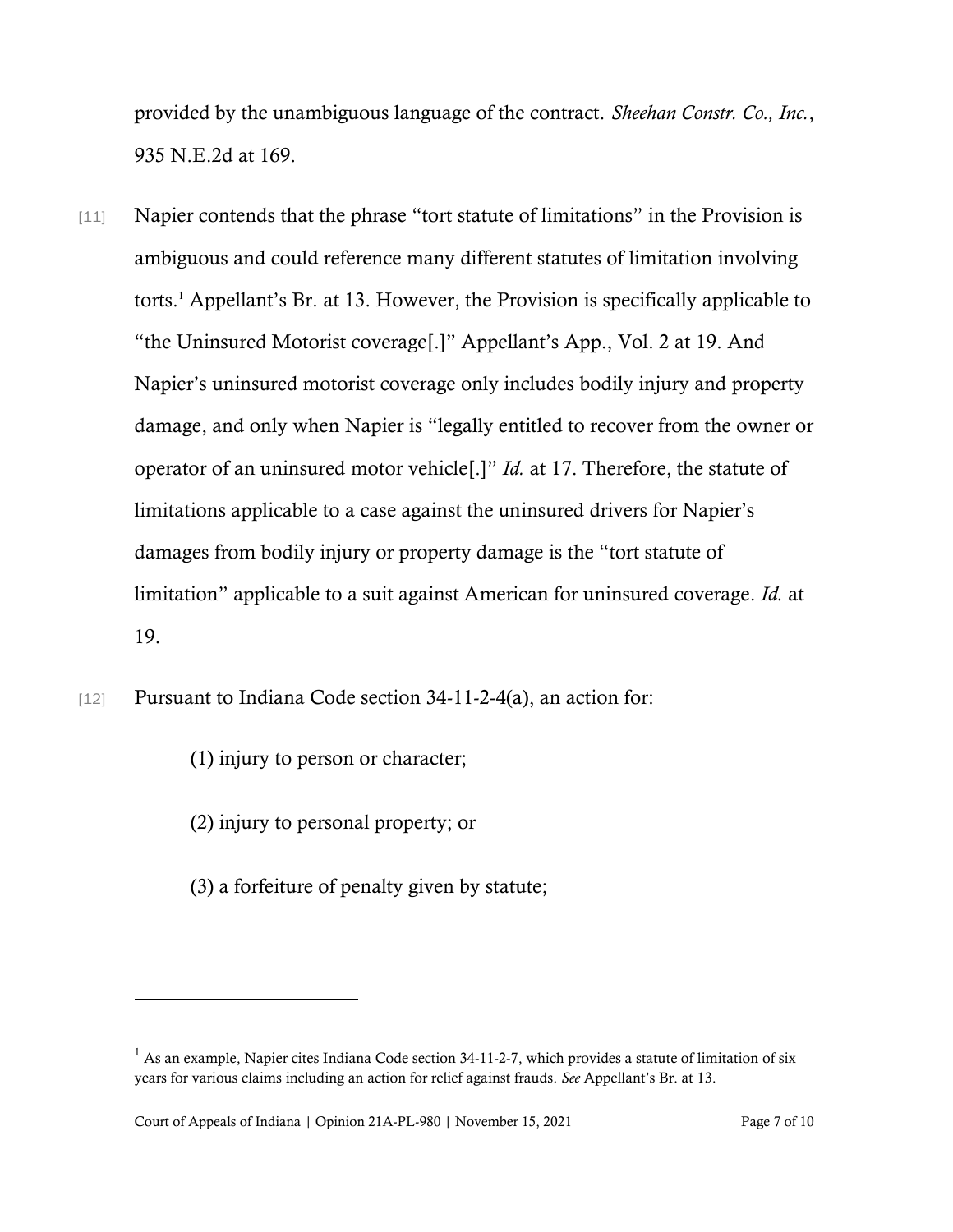must be commenced within two (2) years after the cause of action accrues.

Here, the accidents occurred in 2014 and 2015; however, Napier did not file suit against American until 2019. Under Indiana Code section 34-11-2-4(a), Napier would not be legally entitled to recover from the uninsured drivers due to the two-year statute of limitations on actions to recover for bodily injury. Therefore, we conclude that when considering the insurance policy as a whole, the "tort statute of limitation" in the Provision unambiguously refers to Indiana Code section 34-11-2-4(a) and Napier's uninsured motorist coverage claim against American must have been brought within two years of the accidents.

- [13] Second, Napier argues that interpreting the Provision to limit suits to two years after a loss goes against public policy. "It is well settled in Indiana that a provision in an insurance policy that limits the time in which a suit may be brought to a period less than that fixed by the statute of limitations is binding, unless it contravenes a statute or public policy." *Buress v. Ind. Farmers Mut. Ins. Group,* 626 N.E.2d 501, 503 (Ind. Ct. App. 1993) (citation omitted), *trans. denied*; *see also Gheae v. [Founders](https://1.next.westlaw.com/Link/Document/FullText?findType=Y&serNum=2010386571&pubNum=578&originatingDoc=Ie1ccc3ddcef411e0be8fdb5fa26a1033&refType=RP&fi=co_pp_sp_578_423&originationContext=document&transitionType=DocumentItem&ppcid=b45fe2f59f3a4c5caefe3a041f47071d&contextData=(sc.Search)#co_pp_sp_578_423) Ins. Co.,* 854 N.E.2d 419, 423 (Ind. Ct. App[.](https://1.next.westlaw.com/Link/Document/FullText?findType=Y&serNum=2010386571&pubNum=578&originatingDoc=Ie1ccc3ddcef411e0be8fdb5fa26a1033&refType=RP&fi=co_pp_sp_578_423&originationContext=document&transitionType=DocumentItem&ppcid=b45fe2f59f3a4c5caefe3a041f47071d&contextData=(sc.Search)#co_pp_sp_578_423) [2006\)](https://1.next.westlaw.com/Link/Document/FullText?findType=Y&serNum=2010386571&pubNum=578&originatingDoc=Ie1ccc3ddcef411e0be8fdb5fa26a1033&refType=RP&fi=co_pp_sp_578_423&originationContext=document&transitionType=DocumentItem&ppcid=b45fe2f59f3a4c5caefe3a041f47071d&contextData=(sc.Search)#co_pp_sp_578_423) (stating insurance companies can only limit their liability "in a manner consistent with public policy as reflected by case or statutory law.").
- Court of Appeals of Indiana | Opinion 21A-PL-980 | November 15, 2021 Page 8 of 10 [14] Indiana Code section 27-7-5-2 requires auto insurance policies to include uninsured motorist coverage. The purpose of the statute is to afford the same protection to a person injured by an uninsured motorist as they would have enjoyed if the offending motorist had themselves carried liability insurance. *Rice*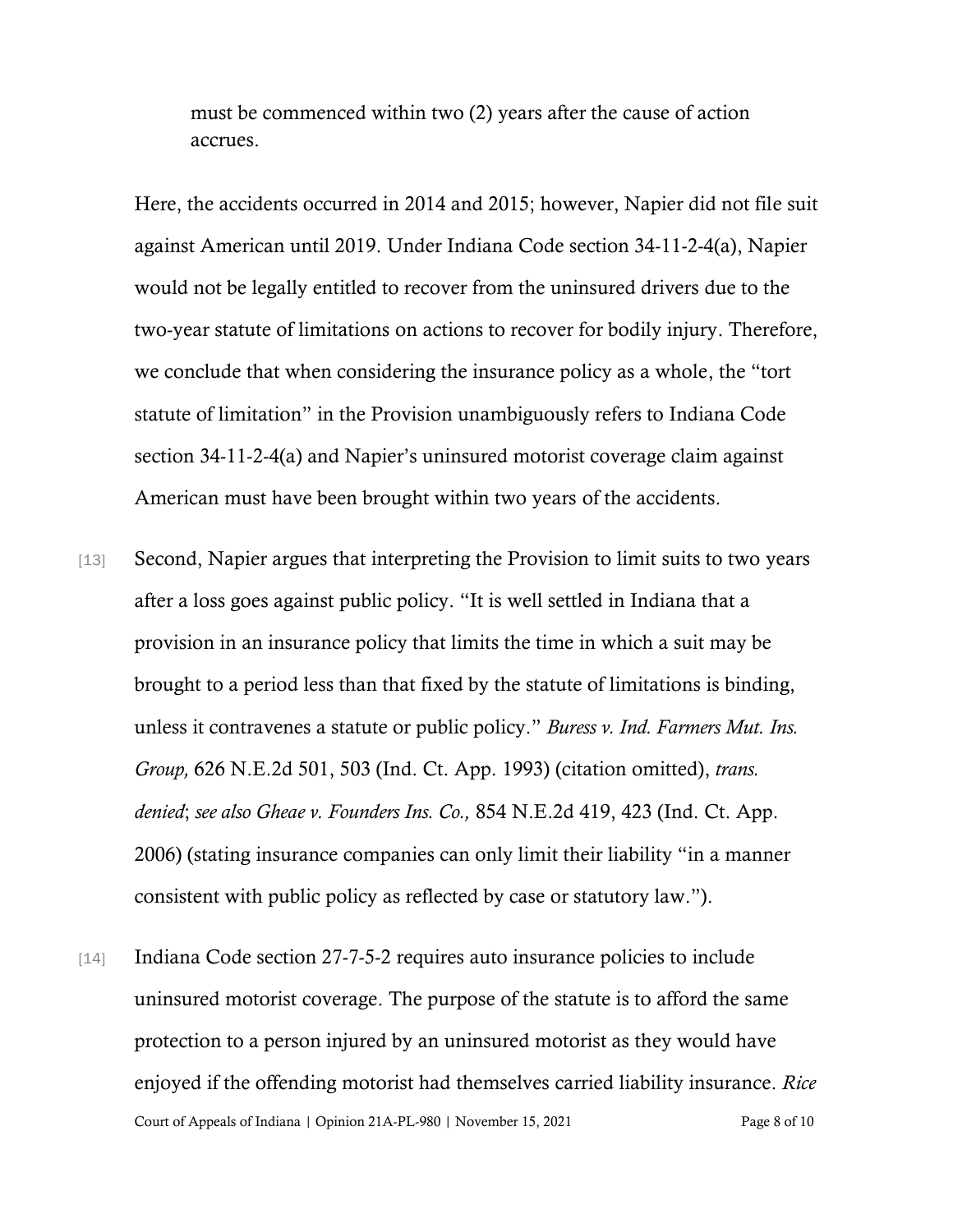*v. Meridian Ins. Co.*, 751 N.E.2d 685, 690 (Ind. Ct. App. 2001), *trans. denied.* Thus, any limiting language in the insurance contract which has the effect of providing less protection than that made obligatory by the above statute would be contrary to public policy, and of no force and effect. *Scalf v. Globe Am. Cas. Co.*, 442 N.E.2d 8, 10 (Ind. Ct. App. 1982), *trans. denied*.

[15] In *Scalf*, we held that a one-year limitation on the recovery of uninsured motorist benefits "dilute[d] and diminish[ed] the protection of the uninsured motorist statute." *Id.* We stated:

> [T]o provide [the insured] with the same financial protection he would have had if he were injured by an insured motorist, he must be able to pursue his remedy against his insurance carrier for the same time period he would be able to pursue his claim against an insured tortfeasor's insurance carrier.

*Id.* at 11.

[16] Here, the Provision affords Napier the same amount of time to bring an uninsured motorist coverage claim as Napier has to bring a claim against an insured tortfeasor. *See* Indiana Code § 34-11-2-4(a). Therefore, we conclude the limitation is not contrary to public policy.

# Conclusion

[17] We conclude that the liability limiting provision at issue is not ambiguous and does not violate public policy. Accordingly, American is entitled to judgment as a matter of law and we affirm the trial court's judgment in American's favor.